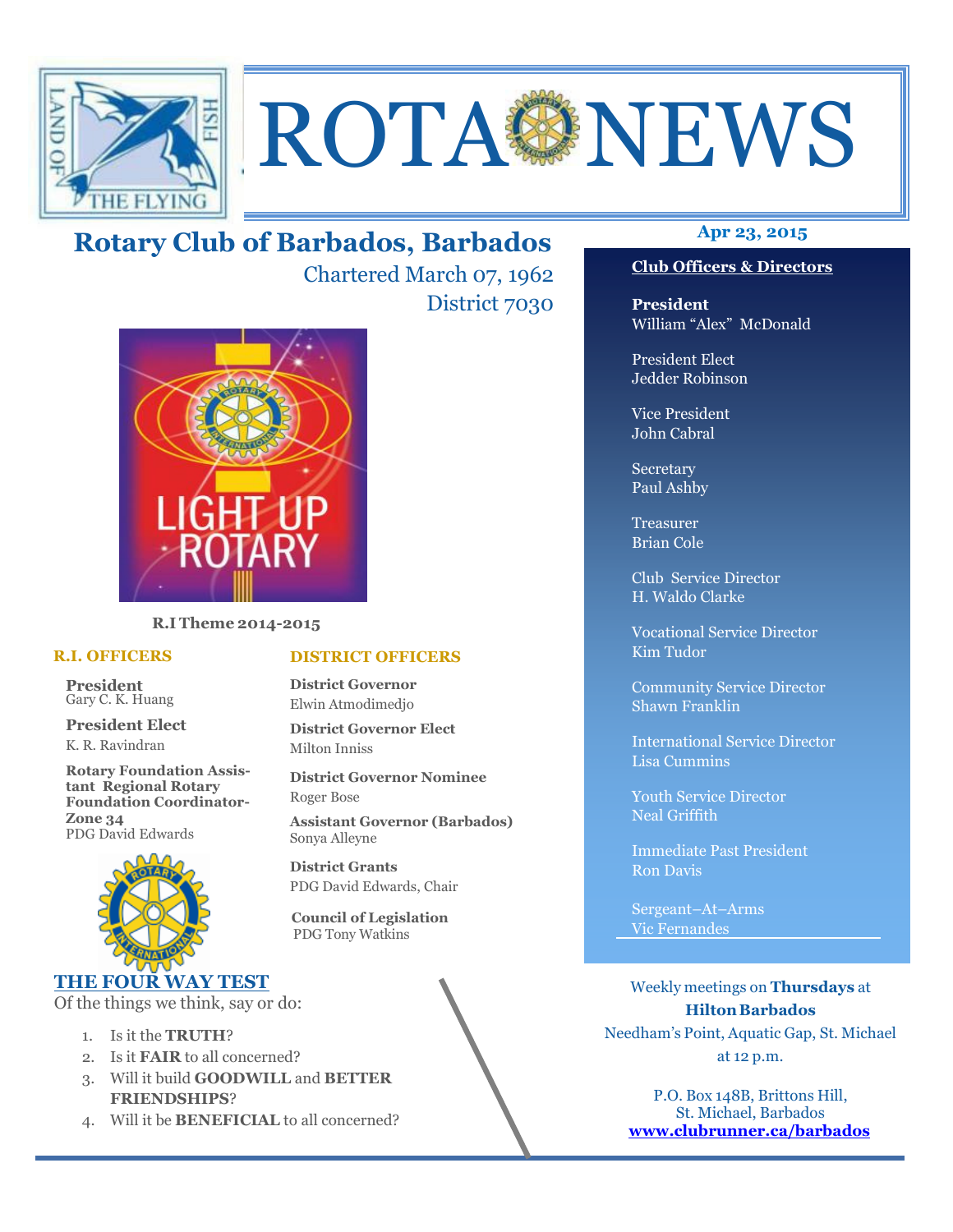#### **THE ROTARY CLUB OF BARBADOS WELCOMES ALL VISITING ROTARIANS AND GUESTS April - Magazine Month**

Today is a Fellowship Meeting with Guest Speaker AG&PP Sonya. She will present **"Barbados 2016 – 24th District 7030 PETS, Assembly and Conference comes to town."**

#### **Our Greeters are Director Elect Dr. Tracy Archer and Past Secretary Steve F. Cozier**

**Director Elect Dr. Tracy** joined the Club on January 16, 2014. She was introduced by PEE Director Lisa. Her Classification is Medical Services. Currently she is the Chair of RYLA, and is a member of the Assistance/ Investigations, Heartbeat International, Safety & CPR and MUN Committees.





**Past Secretary Steve** joined our Club on October 30, 2003. His Classification is Finance Corporations. He was introduced by PP Norman Barrow. Before coming to Barbados he served as Secretary in the Rotary Club of St. Lucia. Since 2004 he has served as the Chair– Website Maintenance & Information. For 2008-09 he served as Director International Service. Over the years he has served on a number of Committees including Drug Awareness, Rota News, and Fund Raising. Steve is a Paul Harris Fellow (Jan-

#### 2012) **Meet our Guest Speaker**

**Sonya joined Rotary South** in June 2004 having been encouraged by PP David Leacock to get involved. Immediately following her entry into Rotary, she became immersed in Rotary activities with the arrival of Hurricane Ivan in 2004 and the joint Rotary effort in providing aid to Grenada. She has served her Club in various capacities over the years including Director of Vocational Services, Director of Club Service, Club Secretary and Club President. She has been awarded Rotarian of the Year twice



contributing in every Avenue of Service. She has also contributed at the District level having served as Vice Chair on the District Public Relations Committee and on the last two District Conference Committees for the Conferences held in Barbados. During this past year, she has been given the honour of serving DG Elwin as his Assistant Governor for Barbados and in the year to come, DGE Milton has asked her to be the District Conference Chair.

#### ————————————————————————————————————-- **HIGHLIGHTS OF THE FELLOWSHIP MEETING WITH THE CONFER-ENCE REPORT HELD ON APRIL 16, 2015**

Last Thursday President Alex again took hold of the reins of his club following his attendance of the District Conference in Suriname from April 08—11, 2015. He was very ebullient and effusive in thanking PP Michael for guiding the last meeting.

In his Conference Report—a print version was earlier distributed in a Special Conference Edition of the Rota News; he was able to verbalize the sentiments of those attending the conference.

A recurring theme was the organization– time keeping and the fellowship. President Alex did not fail to remind us of the 2016 Conference which is scheduled for Barbados from April 20-23.

#### There is a high standard to follow!!!

#### **Brasa is Surinamese for a warm hug, an embracement of people wishing each other the best.**

 PP Sonya to fulfill the adage "many hands make light work!" He encouraged members to sign-up with Conference Chair *Continued next page* 

#### **HIGHLIGHTS OF THE FELLOWSHIP MEETING WITH THE CONFERENCE REPORT HELD ON APRIL 16, 2015 (Cont'd)**

**A Special Autism Award showing a mother cradling a baby, colorfully adorned in a garment depicting those in the Autism pallet which was presented to the Club was entrusted to PP Ron Davis as the Special Needs Champion of the Club.** 



#### **—————————————————————————–————-- PDG highlighted the NEED to continue supporting the Rotary Foundation. Following is a Summary:**

Fellow Rotarians I am appealing to you to support the Rotary Foundation again this year. As discussed last year we want to become a 100% giving club.

We did achieve the highest amount of any club, but others gave more per person. So we have more work to do.

Several persons made contributions for Paul Harris Fellowship Awards, either for themselves or their spouse or other person of choice. Already this year I have one ready to start with a PHF donation and hope there will be several others.



There are three things I want you to consider. Remember all amounts are US\$. And Credit card driven. 1. Giving US\$100-\$!20 per year minimum

You can give the \$100 or any higher amount you can afford in one payment Or you can set up a recurring (minimum) monthly payment of at least \$10. When your giving reaches \$1000, you become a Paul Harris FELLOW

2 . Give US\$1000 annually and become a member of the PAUL HARRIS SOCIETY (or a one time \$10,000 and become a major Donor). Again, this can be done as one payment or as \$85 monthly

You can also either give by way of cash or estate planning, providing long term commitments to the permanent fund of the Rotary Foundation.

A gift of \$1000 or more will designate you as a benefactor and \$ 10,000 or more makes you a member of the Bequest Society

3. And remember too that we benefit from some of the money coming back to us for grants. The Rotary Club of Portsmouth , Dominica, just almost two years old has just been awarded a Global Grant to construct an Emergency Room at Portsmouth Hospital. And Rotary Club of Paramaribo is installing sanitation facilities in the Suriname outback.

**I am making an offer again this year—**The first three persons who give and notify me, I will match their contribution with personal points I have. If you give \$100, I give 100 points which doubles your contribution. So if you give \$500 or more I will personally match with 500 points making you a Paul Harris Fellows immediately.

We need to step up now as the Rotary year-end is fast approaching.

#### **As the ads on TV say, call now, the operator is waiting!!**

#### **MEETING DETAILS - Thursday April 16 SAA - PP Vic Fernandes**

- Attendance 44%
- **Raffle \$74.00**
- **Winner Past Chair Diana Douglin**
- **Fines \$156.00**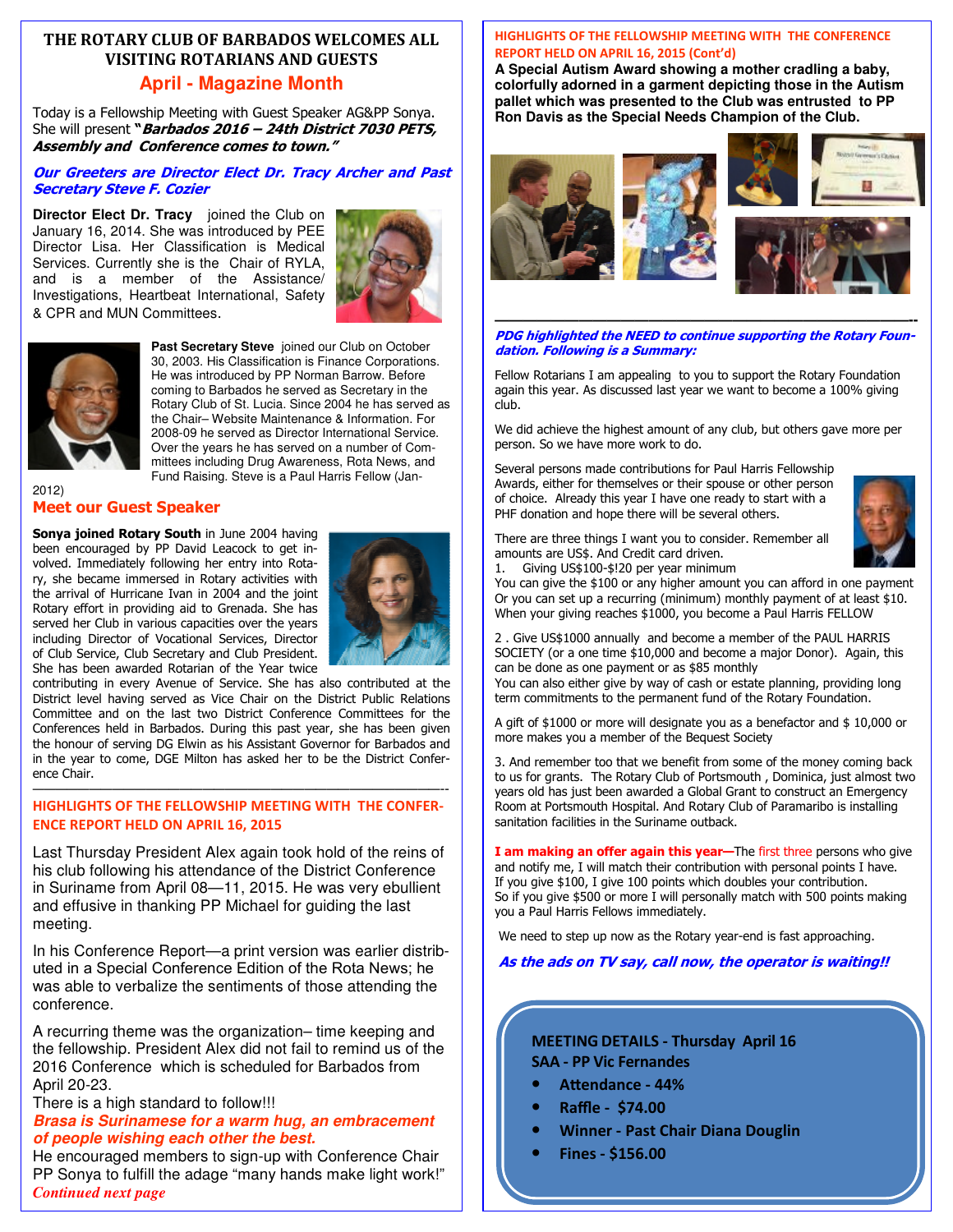#### **HIGHLIGHTS OF THE FELLOWSHIP MEETING HELD ON APRIL 16, 2015 (Cont'd)**

#### **EVERY ROTARIAN EVERY YEAR**

 Two members of the Club present were recognized for their continued contribution and were presented with their +1Sapphire Award.<br>Past President Ron Davis

President Alex McDonald



**HIGHLIGHTS OF THE 2015 DISTRICT CONFERENCE**  *Report by PE Jedder* 

#### Attendance at the District 7030 PETS, Assembly & Conference

The training started with an address by District Governor Elwin Atmodimedjo and a video with a message from RI President Gary C. K. Huang, the sessions were chaired by PAG Joe Steinbok from the Rotary Club of Barbados - West. The training was conducted by the PDGs of the District..

The following areas were identified as extremely important to the success of any Rotary Club.

- 1. A good knowledge of the Rotary International Foundation
- 2. Contributions to EREY—Every Rotarian Every Year
- 3. Accessing Rotary grants for projects up to US\$150,00.00
- 4. Membership: Look at the diversity of the Club and identify prospective members who will add value to the Club
- 5. Fellowship: All members, spouses, Rotaractors and Interactors should be included
- 6. Attendance at International Conventions and District Conferences must be encouraged
- 7. Club Administration: Rotaractors should be included and encourage their participation. They should be present at the DG visit
- 8. Training: Clubs to hold Club Assemblies and Seminars. Information can be obtained from the District website
- 9. DGE Milton 's expectations: Everything concerning the District must be sent to the DG and AGs
- 10. Club attendance must be sent to the District Secretary
- 11. District Dues to the District treasurer within four months of the new Board's Installation
- 12. Sustain and review Club's Goals, Membership and Founda tion Giving which can be done online
- 13. District Governor's Project for 2015-15: Dyslexia.

The training was attended by Secretary Elect PP Robert "Bobby" Morris and me. We agreed that the training was well executed by some very knowledgeable Rotarians; it was simplified, informative and facilitated learning.

 cording to plan. I personally congratulated the DG for the The accommodation, food, transportation, entertainment and general hospitality were excellent and every activity went acsmooth organization and execution of the Conference.

#### **May 21-24 -29th District 7030 Rotaract Conference**

The conference planning committee has asked that I share the following with you.

Rotarians who wish to attend the conference are being offered the following special rates:

**BDS\$400 if paid on or before April 24, 2014; or** 

#### **USD\$450 if paid after April 24, 2014 but prior to April 30, 2015.** The above includes entry to all conference events including

the opening ceremony, all training sessions, closing ceremony and a theme party. Also includes conference materials and meal.

**These rates do not include accommodation and transportation.** For those who prefer to attend specific events, the fees are quoted below in Barbados dollars.

| Training - Day 1 - \$60 | Opening Ceremony - \$85                                                         |
|-------------------------|---------------------------------------------------------------------------------|
| Training - Day 2 - \$60 | Closing Ceremony - \$100                                                        |
| Training - Day 3 - \$60 | Cruise-Pirates of the Caribbean - \$70                                          |
|                         | $\triangle$ ll 2 deve training $\triangle$ 450 Community Compact $\triangle$ 40 |

All 3 days training - \$150 Community Service Event - \$40 The planning committee asks that you indicate your interest in attending any of the above events by sending an email with the relevant details to chairperson@rotaractbarbados.org or co-chair@rotaractbarbados.org on or before **April 30, 2015**.

For additional information on the conference and the full agenda please go to http://www.rotaractbarbados.org/

**Every year the** Rotaract District 7030 Conference is held in a different country within the district. The aim of this Conference is to provide club members with an opportunity to learn and fellowship through various training workshops and team building activities. The training workshops include sessions with topics such as Public Speaking, Effective Time Management, Project Planning and updates on club procedures and protocols.

 The proposed theme for conference in 2015 is Building - Integrating - Motivating (BIM) through Service. The conference planning committee expects to attract over 200 delegates from Barbados and across the Caribbean.

#### *By YS Director Neal*

#### —————————————————————————————————————————————————————— **Visit to UWI Rotaract Club Saturday April 18, 2015**  *Report by PE Jedder*

Rotarian Makonem and I attended the Rotaract meeting at the Moot Court in the Faculty of Law at the UWI Cave Hill Campus. The occasion was the installation of the new Board of Directors for 2015-16 Rotaract year. There were twenty-nine Rotaract members present..

Reports on the previous year were presented by the Treasurer and PP Curtis Cornelius.

PP Curtis highlighted their Conference in Suriname where he gained knowledge and experienced lasting friendships and gained exposure to the various cultures of the South American country.



I spoke of my RCoB Community Challenge for 2015-16. twelve Rotarians separate from the Board of Directors will each identify a



need y individual or Organisation and during the year provide a gift of help to improve their situation in keeping with the Rotary Theme for the Year: **"Be a Gift to the World." They were invited to participate.**